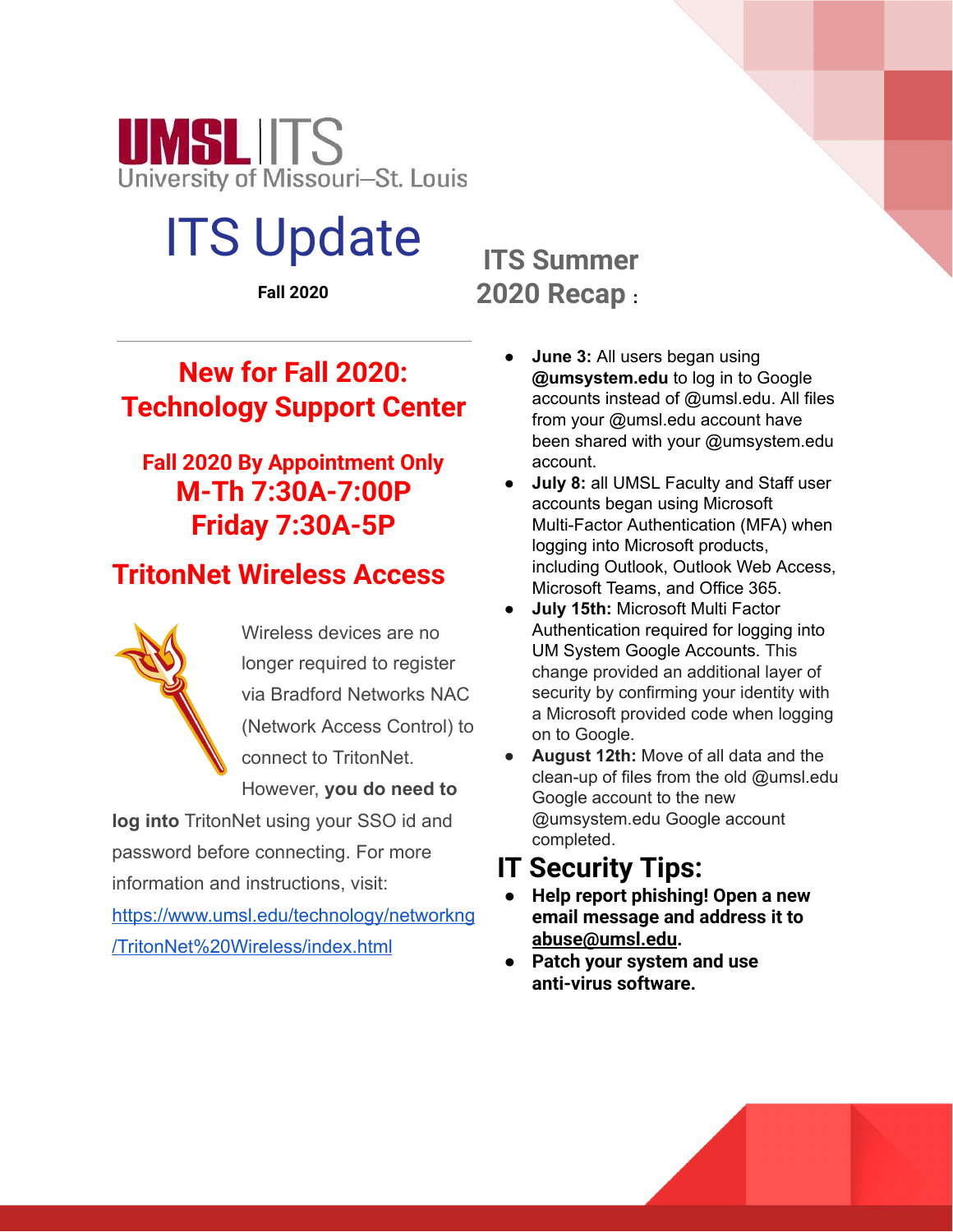## **IT News You Can Use**

**UMSL Mobile** Campus tools at your fingertips. For download information, visit: <https://www.umsl.edu/~umslmobile/>

## **G-Suite for Education**

**All UMSL faculty, staff and students will have access to Google Apps for Higher Education (G Suite)[. Click here to see the](https://www.umsystem.edu/ums/is/g-suite-apps-and-services)  [entire list of apps available.](https://www.umsystem.edu/ums/is/g-suite-apps-and-services) G Suite is offered in addition to Microsoft 365 for Education, allowing you to choose the tool that works best for you.** 

## **Microsoft Teams**



**Microsoft Teams is part of the Microsoft 365 suite. Using this hub for teamwork, you can invite your coworkers and students to chat, meet, call and collaborate in a single digital place. More information can be found on the [UM System Teams webpage .](https://www.umsystem.edu/ums/is/teams)**